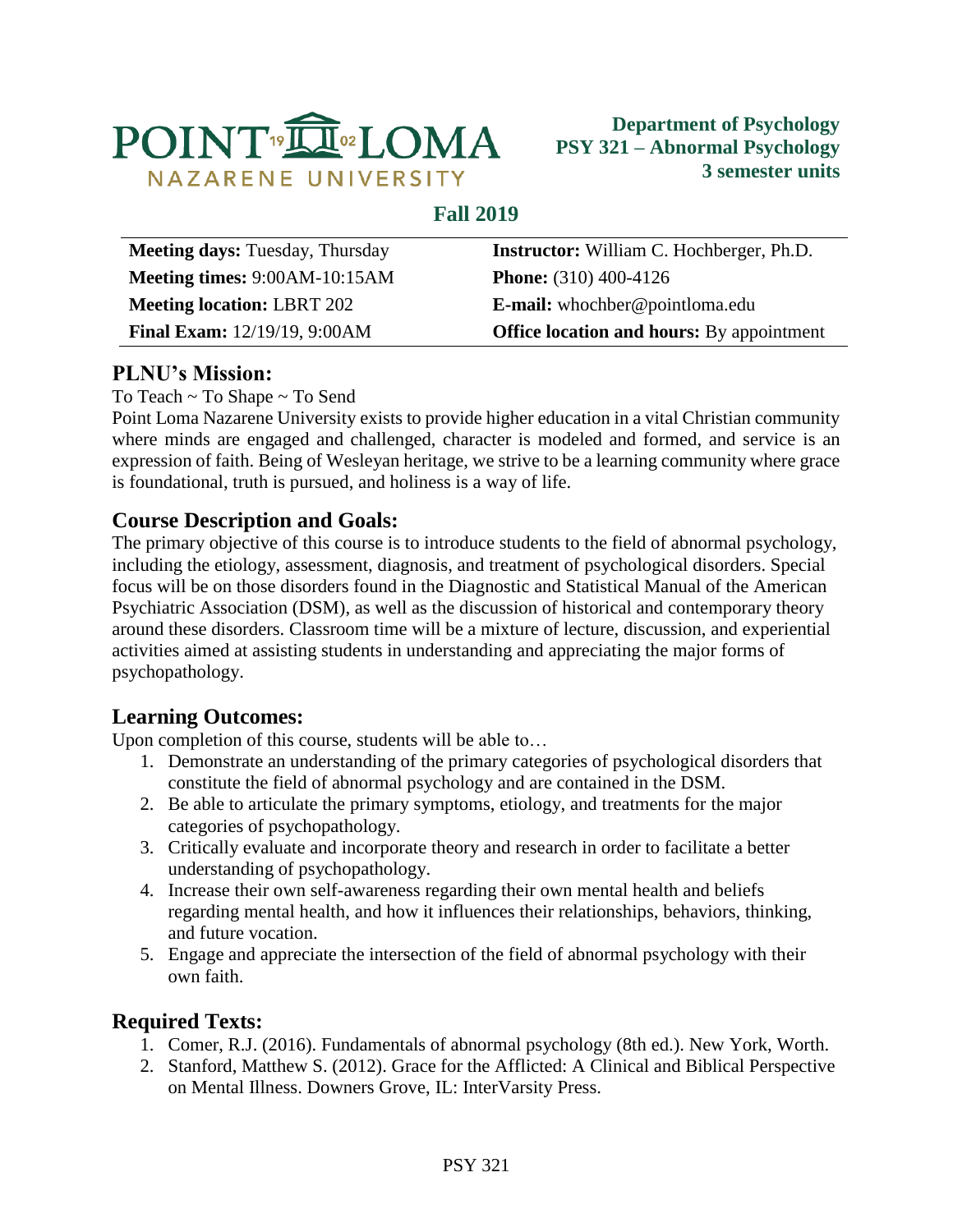### **Recommended Resources:**

1. American Psychiatric Association (2013). Diagnostic and Statistical Manual of Mental Disorders, Fifth Edition. Washington, D.C.: the American Psychiatric Association.

### **Assignments:**

#### *Scheduled Readings*

 The reading assignments in the schedule form the basis of the lectures and discussions and should be read prior to the lecture date. All chapters listed refer to those in *Fundamentals of Abnormal Psychology* (Comer, 2016).

#### *Psychological Disorder Essay*

 Students will write a comprehensive review of a psychological disorder of their own choosing (i.e., any disorder found in the primary categories of the DSM-5). This review will discuss the clinical features/symptoms of the disorder, epidemiology, the major theories regarding the disorder and its etiology (e.g., biochemical, psychological, sociocultural), contemporary treatment methodologies, and anything else relevant to understanding the condition from a contemporary perspective. The goal of this paper is to foster a deeper understanding of a specific psychological disorder. The textbook for this course (Comer, 2016), the DSM-5, and lecture notes, should be used as resources as well as a general outline for important domains to over in the essay. Sources from peer-reviewed journal articles, professional textbooks, or other forms of professional and evidence-based online resources are also encouraged. Students are encouraged to reach out to the professor to discuss their desired topic, for any assistance in vetting references, and ensuring the essay is of appropriate and sufficient scope. This paper should be written in APA style with the body being approximately 8 pages long.

### *Christianity and Abnormal Psychology Essay*

 Students will write a paper exploring the intersection of Christianity and the field of abnormal psychology. This will consist of both 1) a response to the content and themes presented in *Grace for the Afflicted: A Clinical and Biblical Perspective on Mental Illness*, and 2) an exploration of their own thoughts and connection to their own personal faith. This paper is an opportunity for students to freely explore a variety of topics, including, but not limited to: the existence of suffering due to mental illness, spiritual conceptualizations of mental illness, and the implications of psychological disorders leading people towards/away from God. Given the very broad nature of the second half of this assignment, I will be open and available to meet with students in order to help choose and/or refine their topics of exploration. Further, credit for this assignment will be very generous as long as it demonstrates a meaningful and genuine exploration of the above topics. A full lecture period devoted to an open discussion of the content of this assignment will immediately follow when the assignment is collected. This paper should be written in APA style with the body being approximately 8 pages long.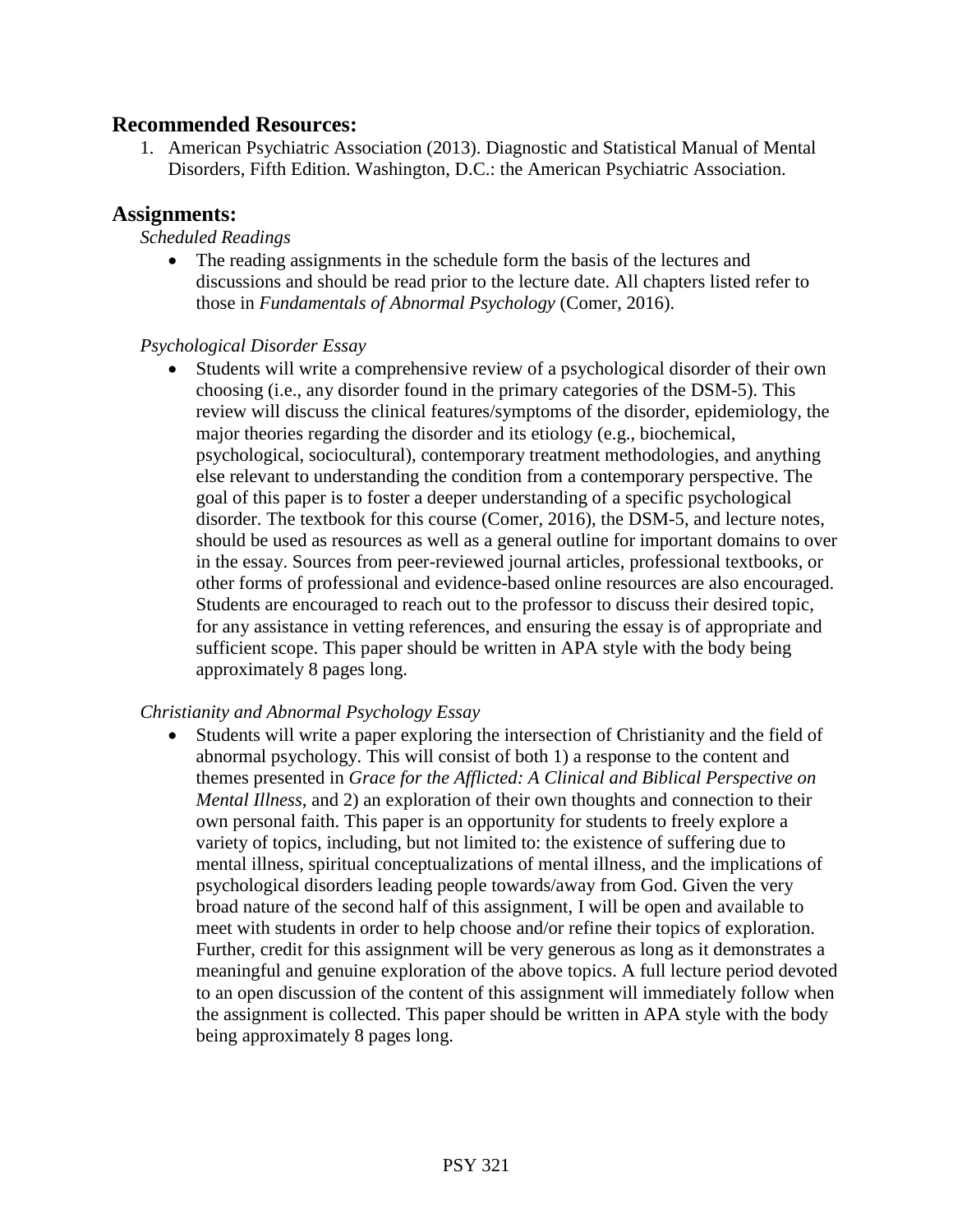# **Exams:**

There will be four (4) exams spaced evenly across the semester. Each exam will include information derived from a combination of assigned readings and lecture material, and will consist of a combination of multiple choice and short-response style questions. In each exam, heavy emphasis will be placed on the students' ability to analyze clinical case examples. Exam #1 will consist of information covered from Weeks 1-3, Exam #2 Weeks 4-7, and Exam #3 Weeks 8-11. The final exam (Exam #4) will be cumulative (covering Weeks 1-15) but weighted towards information covered from Week 12-15. Performance distributions of these exams will be evaluated and adjusted at the discretion of the professor.

| Letter Grade | Percentage Score |  |
|--------------|------------------|--|
| A            | $>93\%$          |  |
| $A -$        | 90-92%           |  |
| $B +$        | 88-89%           |  |
| B            | 84-87%           |  |
| $B -$        | 80-83%           |  |
| $C +$        | 77-79%           |  |
| $\mathsf{C}$ | 70-76%           |  |
| $C -$        | 65-69%           |  |
| $D +$        | 62-64%           |  |
| D            | 55-61%           |  |
| $D -$        | 50-54%           |  |
| F            | $<$ 50%          |  |

### **Grading Criterion and Scale:**

| Assignment                           | <b>Percent of Total Grade</b> |  |  |
|--------------------------------------|-------------------------------|--|--|
| Exams #1                             | 15%                           |  |  |
| Exam $#2$                            | 15%                           |  |  |
| Exam $#3$                            | 15%                           |  |  |
| Exam $#4$                            | 25%                           |  |  |
| Christianity and Abnormal Psychology | 15%                           |  |  |
| Essay                                |                               |  |  |
| <b>Psychological Disorder Essay</b>  | 15%                           |  |  |

# **Official PLNU Policies:**

## *Final Examinations*

Successful completion of this class requires taking the final examination **on its scheduled day**. The final examination schedule is posted on the [Class Schedules](http://www.pointloma.edu/experience/academics/class-schedules) site. No requests for early examinations or alternative days will be approved.

## *Copyright*

Point Loma Nazarene University, as a non-profit educational institution, is entitled by law to use materials protected by the US Copyright Act for classroom education. Any use of those materials outside the class may violate the law.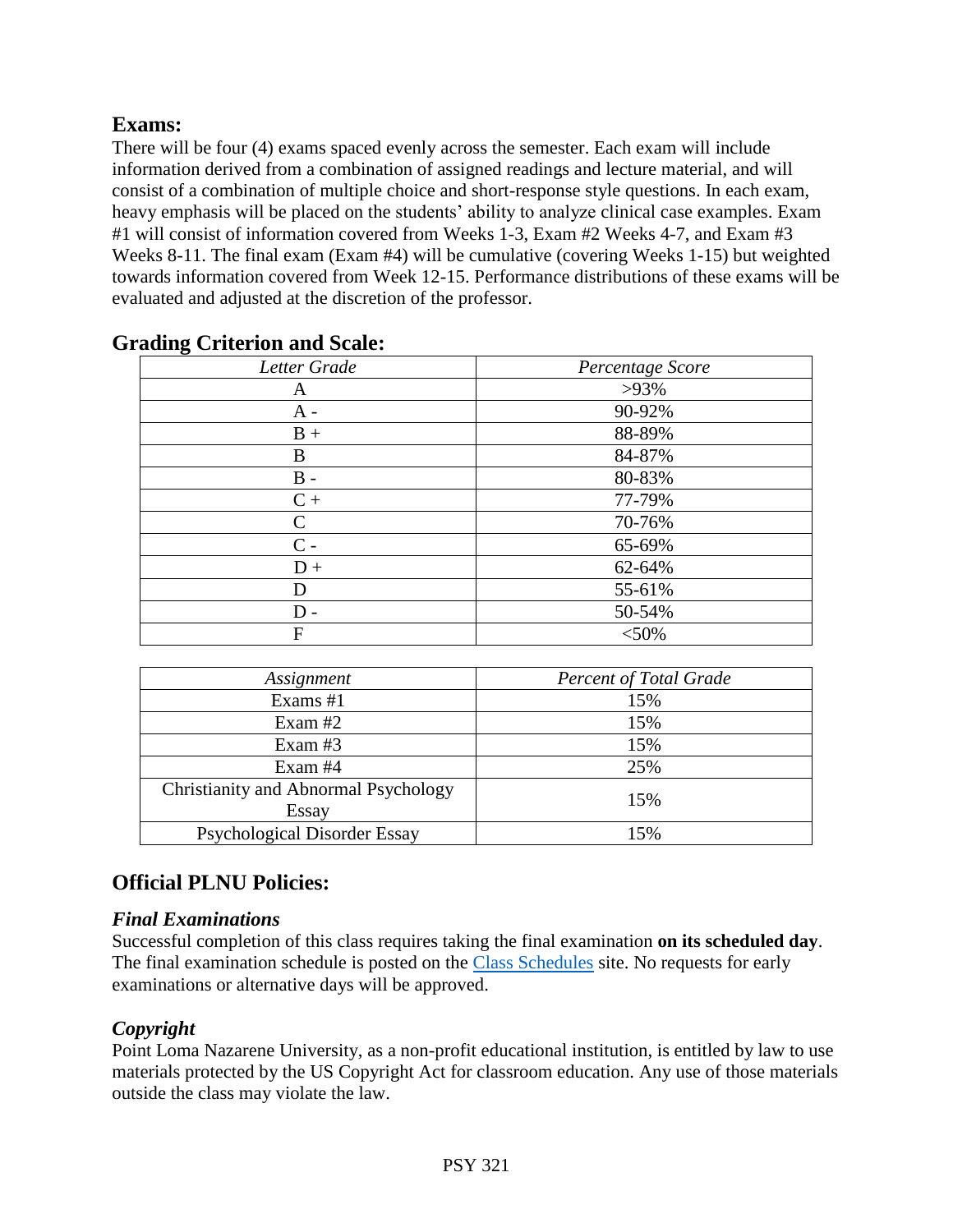### *Academic Honesty*

Students should demonstrate academic honesty by doing original work and by giving appropriate credit to the ideas of others. Academic dishonesty is the act of presenting information, ideas, and/or concepts as one's own when in reality they are the results of another person's creativity and effort. A faculty member who believes a situation involving academic dishonesty has been detected may assign a failing grade for that assignment or examination, or, depending on the seriousness of the offense, for the course. Faculty should follow and students may appeal using the procedure in the university Catalog. See [Academic Policies](http://catalog.pointloma.edu/content.php?catoid=18&navoid=1278) for definitions of kinds of academic dishonesty and for further policy information.

### *Academic Accommodations*

While all students are expected to meet the minimum standards for completion of this course as established by the instructor, students with disabilities may require academic adjustments, modifications or auxiliary aids/services. At Point Loma Nazarene University (PLNU), these students are requested to register with the Disability Resource Center (DRC), located in the Bond Academic Center. [\(DRC@pointloma.edu](mailto:DRC@pointloma.edu) or 619-849-2486). The DRC's policies and procedures for assisting such students in the development of an appropriate academic adjustment plan (AP) allows PLNU to comply with Section 504 of the Rehabilitation Act and the Americans with Disabilities Act. Section 504 (a) prohibits discrimination against students with special needs and guarantees all qualified students equal access to and benefits of PLNU programs and activities. After the student files the required documentation, the DRC, in conjunction with the student, will develop an AP to meet that student's specific learning needs. The DRC will thereafter email the student's AP to all faculty who teach courses in which the student is enrolled each semester. The AP must be implemented in all such courses. If students do not wish to avail themselves of some or all of the elements of their AP in a particular course, it is the responsibility of those students to notify their professor in that course. PLNU highly recommends that DRC students speak with their professors during the first two weeks of each semester about the applicability of their AP in that particular course and/or if they do not desire to take advantage of some or all of the elements of their AP in that course.

## *Attendance and Participation*

Regular and punctual attendance at all classes is considered essential to optimum academic achievement. If the student is absent from more than 10 percent of class meetings, the faculty member can file a written report which may result in de-enrollment. If the absences exceed 20 percent, the student may be de-enrolled without notice until the university drop date or, after that date, receive the appropriate grade for their work and participation. See [Academic Policies](http://catalog.pointloma.edu/content.php?catoid=18&navoid=1278) in the Undergraduate Academic Catalog.

# **Office Hours and Availability:**

I am able and willing to meet with students by request. In addition to addressing lecture materials, assignments, and/or course performance, I am happy to meet with students in order to discuss anything and everything related to the practice of psychology, and to provide whatever support or assistance I can.